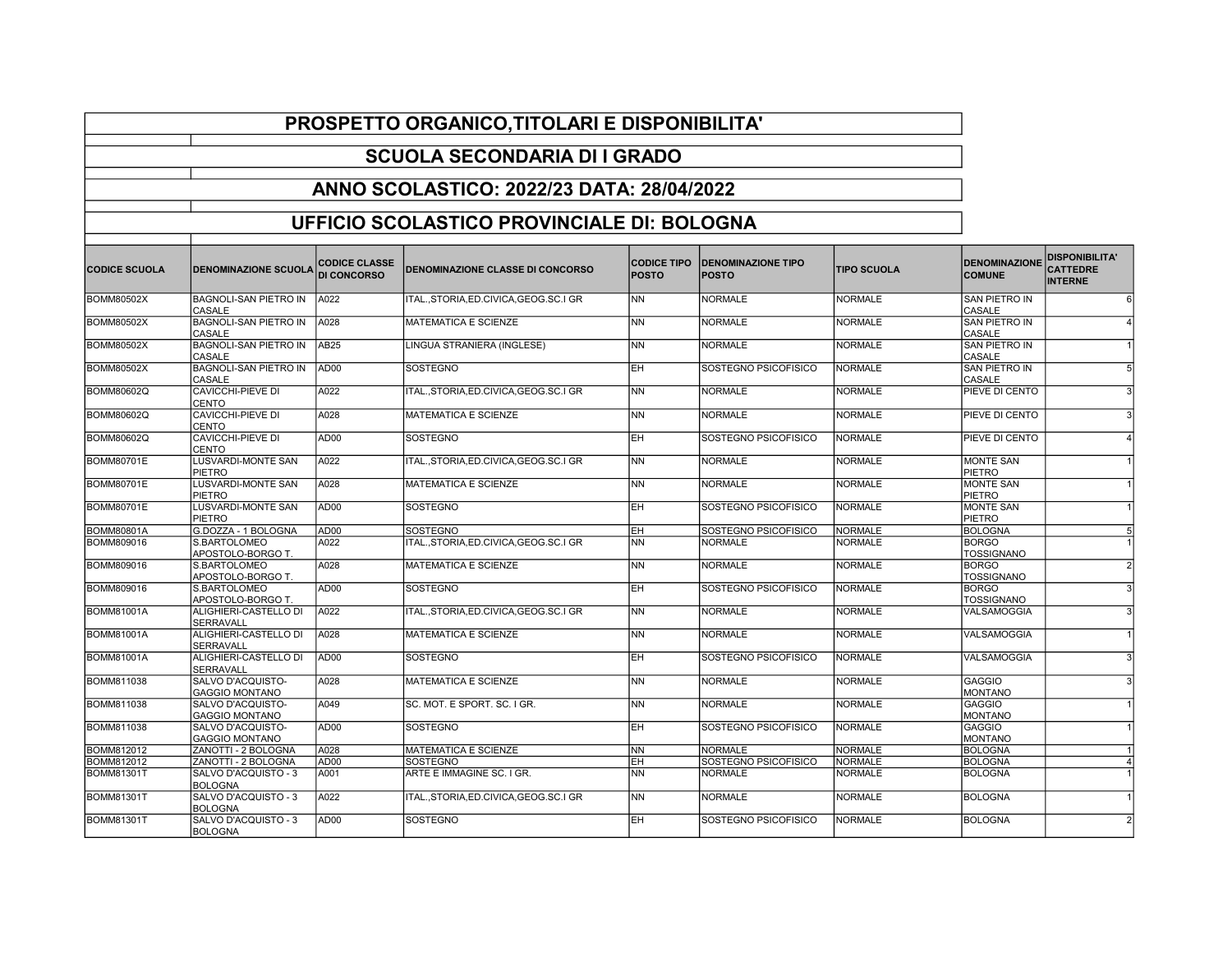| <b>BOMM81401N</b> | <b>GIOVANNI PASCOLI-</b><br><b>ANZOLA EMILIA</b> | A022             | ITAL.,STORIA,ED.CIVICA,GEOG.SC.I GR       | <b>NN</b>       | <b>NORMALE</b>       | <b>NORMALE</b> | <b>ANZOLA</b><br><b>DELL'EMILIA</b>     |                |
|-------------------|--------------------------------------------------|------------------|-------------------------------------------|-----------------|----------------------|----------------|-----------------------------------------|----------------|
| <b>BOMM81401N</b> | <b>GIOVANNI PASCOLI-</b><br><b>ANZOLA EMILIA</b> | A028             | MATEMATICA E SCIENZE                      | NN              | <b>NORMALE</b>       | <b>NORMALE</b> | <b>ANZOLA</b><br><b>DELL'EMILIA</b>     | $\vert$        |
| <b>BOMM81401N</b> | <b>GIOVANNI PASCOLI-</b><br><b>ANZOLA EMILIA</b> | AD <sub>00</sub> | <b>SOSTEGNO</b>                           | <b>EH</b>       | SOSTEGNO PSICOFISICO | <b>NORMALE</b> | <b>ANZOLA</b><br><b>DELL'EMILIA</b>     | $\overline{3}$ |
| <b>BOMM81501D</b> | PANZINI - 4 BOLOGNA                              | AD00             | SOSTEGNO                                  | EΗ              | SOSTEGNO PSICOFISICO | <b>NORMALE</b> | <b>BOLOGNA</b>                          | $\overline{2}$ |
| <b>BOMM816019</b> | TESTONI-FIORAVANTI - 5<br><b>BOLOGNA</b>         | A049             | SC. MOT. E SPORT. SC. I GR.               | NN              | <b>NORMALE</b>       | <b>NORMALE</b> | <b>BOLOGNA</b>                          |                |
| <b>BOMM816019</b> | TESTONI-FIORAVANTI - 5<br><b>BOLOGNA</b>         | AB <sub>25</sub> | LINGUA STRANIERA (INGLESE)                | N <sub>N</sub>  | <b>NORMALE</b>       | <b>NORMALE</b> | <b>BOLOGNA</b>                          |                |
| BOMM816019        | TESTONI-FIORAVANTI - 5<br><b>BOLOGNA</b>         | AD00             | <b>SOSTEGNO</b>                           | EН              | SOSTEGNO PSICOFISICO | <b>NORMALE</b> | <b>BOLOGNA</b>                          | 6              |
| <b>BOMM817015</b> | IRNERIO - 6 BOLOGNA                              | AD <sub>00</sub> | <b>SOSTEGNO</b>                           | <b>EH</b>       | SOSTEGNO PSICOFISICO | <b>NORMALE</b> | <b>BOLOGNA</b>                          | $\overline{3}$ |
| BOMM818011        | <b>JACOPO DELLA QUERCIA-</b><br>7 BOLOGNA        | AD00             | SOSTEGNO                                  | EН              | SOSTEGNO PSICOFISICO | <b>NORMALE</b> | <b>BOLOGNA</b>                          | $\overline{3}$ |
| <b>BOMM81901R</b> | DUE RISORGIMENTI-SALA A022<br><b>BOLOGNESE</b>   |                  | ITAL., STORIA, ED. CIVICA, GEOG. SC. I GR | N <sub>N</sub>  | <b>NORMALE</b>       | <b>NORMALE</b> | <b>SALA</b><br><b>BOLOGNESE</b>         | $\overline{5}$ |
| <b>BOMM81901R</b> | DUE RISORGIMENTI-SALA<br><b>BOLOGNESE</b>        | A028             | <b>MATEMATICA E SCIENZE</b>               | $\overline{NN}$ | <b>NORMALE</b>       | <b>NORMALE</b> | <b>SALA</b><br><b>BOLOGNESE</b>         | $\overline{2}$ |
| <b>BOMM81901R</b> | DUE RISORGIMENTI-SALA AA25<br><b>BOLOGNESE</b>   |                  | LINGUA STRANIERA (FRANCESE)               | <b>NN</b>       | <b>NORMALE</b>       | <b>NORMALE</b> | <b>SALA</b><br><b>BOLOGNESE</b>         |                |
| <b>BOMM81901R</b> | DUE RISORGIMENTI-SALA AD00<br><b>BOLOGNESE</b>   |                  | <b>SOSTEGNO</b>                           | <b>EH</b>       | SOSTEGNO PSICOFISICO | NORMALE        | SALA<br><b>BOLOGNESE</b>                | $\overline{2}$ |
| BOMM820011        | <b>DUE RISORGIMENTI-</b><br>CALDERARA            | A028             | <b>MATEMATICA E SCIENZE</b>               | NN              | <b>NORMALE</b>       | <b>NORMALE</b> | <b>CALDERARA DI</b><br><b>RENO</b>      | $\overline{3}$ |
| <b>BOMM820011</b> | <b>DUE RISORGIMENTI-</b><br><b>CALDERARA</b>     | AD <sub>00</sub> | <b>SOSTEGNO</b>                           | EН              | SOSTEGNO PSICOFISICO | <b>NORMALE</b> | <b>CALDERARA DI</b><br><b>RENO</b>      | $\overline{2}$ |
| <b>BOMM82101R</b> | <b>LORENA MORUZZI-</b><br>CERETOLO               | AD00             | SOSTEGNO                                  | EH              | SOSTEGNO PSICOFISICO | <b>NORMALE</b> | CASALECCHIO DI<br><b>RENO</b>           |                |
| <b>BOMM82201L</b> | <b>DONINI PELAGALLI</b>                          | AD <sub>00</sub> | <b>SOSTEGNO</b>                           | <b>EH</b>       | SOSTEGNO PSICOFISICO | <b>NORMALE</b> | <b>CASTEL</b><br><b>MAGGIORE</b>        | $\overline{5}$ |
| <b>BOMM824018</b> | G.MARCONI-CASTIGLIONE A022<br>PEPOLI MM          |                  | ITAL., STORIA, ED.CIVICA, GEOG.SC.I GR    | <b>NN</b>       | <b>NORMALE</b>       | <b>NORMALE</b> | <b>CASTIGLIONE</b><br><b>DEI PEPOLI</b> | $\overline{4}$ |
| <b>BOMM824018</b> | G.MARCONI-CASTIGLIONE A028<br>PEPOLI MM          |                  | <b>MATEMATICA E SCIENZE</b>               | N <sub>N</sub>  | <b>NORMALE</b>       | <b>NORMALE</b> | <b>CASTIGLIONE</b><br><b>DEI PEPOLI</b> |                |
| BOMM824018        | G.MARCONI-CASTIGLIONE AD00<br>PEPOLI MM          |                  | SOSTEGNO                                  | <b>EH</b>       | SOSTEGNO PSICOFISICO | <b>NORMALE</b> | <b>CASTIGLIONE</b><br>DEI PEPOLI        | $\overline{2}$ |
| BOMM825014        | <b>GIUSEPPE GARIBALDI-</b><br><b>ALTEDO</b>      | A022             | ITAL., STORIA, ED.CIVICA, GEOG.SC.I GR    | <b>NN</b>       | <b>NORMALE</b>       | <b>NORMALE</b> | <b>MALALBERGO</b>                       |                |
| <b>BOMM825014</b> | <b>GIUSEPPE GARIBALDI-</b><br><b>ALTEDO</b>      | A028             | <b>MATEMATICA E SCIENZE</b>               | N <sub>N</sub>  | <b>NORMALE</b>       | <b>NORMALE</b> | <b>MALALBERGO</b>                       |                |
| BOMM825014        | <b>GIUSEPPE GARIBALDI-</b><br><b>ALTEDO</b>      | AD00             | <b>SOSTEGNO</b>                           | EН              | SOSTEGNO PSICOFISICO | <b>NORMALE</b> | <b>MALALBERGO</b>                       | 8 <sup>1</sup> |
| <b>BOMM82601X</b> | P. MATTEUCCI                                     | A022             | ITAL., STORIA, ED.CIVICA, GEOG.SC.I GR    | <b>NN</b>       | <b>NORMALE</b>       | <b>NORMALE</b> | <b>GRANAROLO</b><br><b>DELL'EMILIA</b>  |                |
| <b>BOMM82701Q</b> | C. CAVOUR-MINERBIO                               | A028             | <b>MATEMATICA E SCIENZE</b>               | <b>NN</b>       | <b>NORMALE</b>       | <b>NORMALE</b> | <b>MINERBIO</b>                         |                |
| <b>BOMM82701Q</b> | CAVOUR-MINERBIO                                  | AD00             | <b>SOSTEGNO</b>                           | $\overline{H}$  | SOSTEGNO PSICOFISICO | <b>NORMALE</b> | <b>MINERBIO</b>                         | $\mathbf{2}$   |
| <b>BOMM82801G</b> | E. PANZACCHI-OZZANO                              | A001             | ARTE E IMMAGINE SC. I GR.                 | $\overline{NN}$ | <b>NORMALE</b>       | <b>NORMALE</b> | <b>OZZANO</b><br><b>DELL'EMILIA</b>     |                |
| <b>BOMM82801G</b> | E. PANZACCHI-OZZANO                              | A022             | ITAL., STORIA, ED. CIVICA, GEOG. SC. I GR | N <sub>N</sub>  | <b>NORMALE</b>       | <b>NORMALE</b> | <b>OZZANO</b><br><b>DELL'EMILIA</b>     |                |
| <b>BOMM82801G</b> | E. PANZACCHI-OZZANO                              | AD00             | <b>SOSTEGNO</b>                           | EH              | SOSTEGNO PSICOFISICO | <b>NORMALE</b> | <b>OZZANO</b><br><b>DELL'EMILIA</b>     | $\overline{3}$ |
| <b>BOMM82901B</b> | <b>MARGHERITA HACK</b>                           | AD <sub>00</sub> | <b>SOSTEGNO</b>                           | EH              | SOSTEGNO PSICOFISICO | NORMALE        | <b>PIANORO</b>                          | $\vert$ 2      |
| <b>BOMM83001G</b> | V. NERI-PIANORO                                  | A022             | ITAL., STORIA, ED. CIVICA, GEOG. SC. I GR | <b>NN</b>       | <b>NORMALE</b>       | <b>NORMALE</b> | <b>PIANORO</b>                          |                |
| <b>BOMM83001G</b> | V. NERI-PIANORO                                  | A028             | <b>MATEMATICA E SCIENZE</b>               | <b>NN</b>       | <b>NORMALE</b>       | <b>NORMALE</b> | <b>PIANORO</b>                          | $\overline{2}$ |
| BOMM83001G        | V. NERI-PIANORO                                  | AB25             | LINGUA STRANIERA (INGLESE)                | <b>NN</b>       | <b>NORMALE</b>       | <b>NORMALE</b> | <b>PIANORO</b>                          | $\overline{2}$ |
| <b>BOMM83001G</b> | V. NERI-PIANORO                                  | AD <sub>00</sub> | SOSTEGNO                                  | EΗ              | SOSTEGNO PSICOFISICO | <b>NORMALE</b> | <b>PIANORO</b>                          |                |
| <b>BOMM832017</b> | A.GIURIOLO-PORRETTA<br><b>TERME</b>              | AD <sub>00</sub> | <b>SOSTEGNO</b>                           | EН              | SOSTEGNO PSICOFISICO | <b>NORMALE</b> | <b>ALTO RENO</b><br><b>TERME</b>        | $\mathbf{3}$   |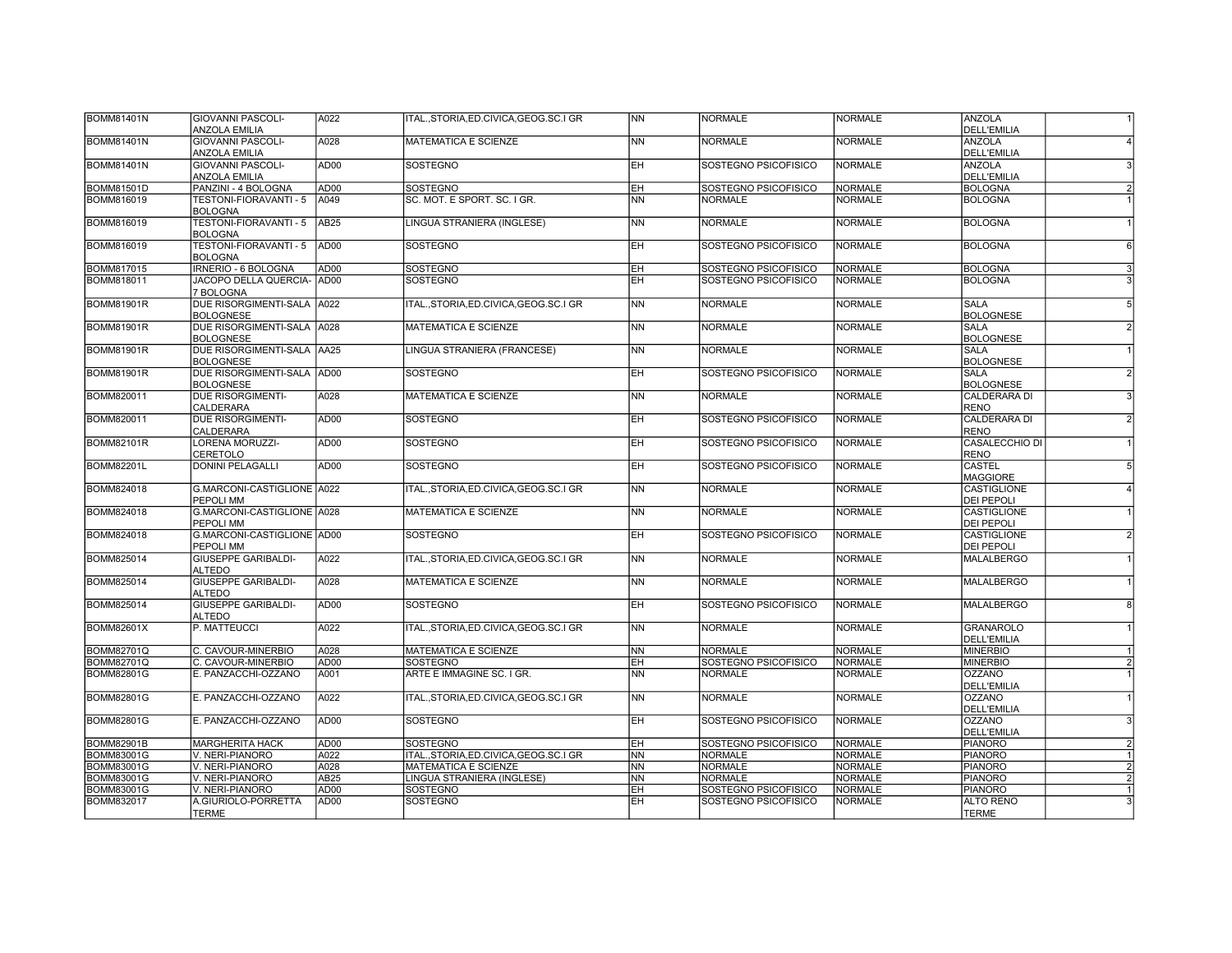| <b>BOMM832017</b> | A.GIURIOLO-PORRETTA<br><b>TERME</b>           | AJ56             | <b>PIANOFORTE</b>                         | <b>NN</b>              | <b>NORMALE</b>       | <b>NORMALE</b> | <b>ALTO RENO</b><br><b>TERME</b>          |
|-------------------|-----------------------------------------------|------------------|-------------------------------------------|------------------------|----------------------|----------------|-------------------------------------------|
| BOMM833013        | NICHOLAS GREEN-<br><b>ARGELATO</b>            | AD00             | <b>SOSTEGNO</b>                           | EH.                    | SOSTEGNO PSICOFISICO | <b>NORMALE</b> | <b>ARGELATO</b><br>$\overline{2}$         |
| <b>BOMM83401V</b> | 'CRISTOFORO COLOMBO" A022                     |                  | ITAL., STORIA, ED. CIVICA, GEOG. SC. I GR | <b>NN</b>              | <b>NORMALE</b>       | <b>NORMALE</b> | SAN GIORGIO DI<br><b>PIANO</b>            |
| <b>BOMM83401V</b> | "CRISTOFORO COLOMBO" A028                     |                  | <b>MATEMATICA E SCIENZE</b>               | N <sub>N</sub>         | <b>NORMALE</b>       | <b>NORMALE</b> | <b>SAN GIORGIO DI</b><br>$\vert$<br>PIANO |
| <b>BOMM83401V</b> | "CRISTOFORO COLOMBO" AD00                     |                  | <b>SOSTEGNO</b>                           | EH                     | SOSTEGNO PSICOFISICO | <b>NORMALE</b> | SAN GIORGIO DI<br>$\vert$<br>PIANO        |
| BOMM83501P        | SEC. I GRADO<br>BORGONUOVO D.BETTI            | AB <sub>56</sub> | <b>CHITARRA</b>                           | <b>NN</b>              | <b>NORMALE</b>       | <b>NORMALE</b> | <b>SASSO MARCONI</b>                      |
| <b>BOMM83601E</b> | G. GALILEI-SASSO<br><b>MARCONI</b>            | A022             | ITALSTORIA.ED.CIVICA.GEOG.SC.I GR         | <b>NN</b>              | <b>NORMALE</b>       | <b>NORMALE</b> | <b>SASSO MARCONI</b>                      |
| <b>BOMM83601E</b> | G. GALILEI-SASSO<br><b>MARCONI</b>            | A028             | <b>MATEMATICA E SCIENZE</b>               | <b>NN</b>              | <b>NORMALE</b>       | <b>NORMALE</b> | <b>SASSO MARCONI</b><br>$\vert$ 3         |
| <b>BOMM83601E</b> | G. GALILEI-SASSO<br><b>MARCONI</b>            | AD <sub>00</sub> | <b>SOSTEGNO</b>                           | EΗ                     | SOSTEGNO PSICOFISICO | <b>NORMALE</b> | <b>SASSO MARCONI</b><br>$\overline{3}$    |
| <b>BOMM838016</b> | <b>JOHN FITZGERAL</b><br>KENNEDY - VADO       | A022             | ITALSTORIA.ED.CIVICA.GEOG.SC.I GR         | N <sub>N</sub>         | <b>NORMALE</b>       | <b>NORMALE</b> | <b>MONZUNO</b><br>$\overline{2}$          |
| <b>BOMM838016</b> | <b>JOHN FITZGERAL</b><br>KENNEDY - VADO       | A028             | <b>MATEMATICA E SCIENZE</b>               | <b>NN</b>              | <b>NORMALE</b>       | <b>NORMALE</b> | MONZUNO                                   |
| <b>BOMM838016</b> | JOHN FITZGERAL<br>KENNEDY - VADO              | AD00             | <b>SOSTEGNO</b>                           | EH.                    | SOSTEGNO PSICOFISICO | <b>NORMALE</b> | <b>MONZUNO</b>                            |
| <b>BOMM840016</b> | <b>VEGGETTI-VERGATO</b>                       | A022             | ITALSTORIA.ED.CIVICA.GEOG.SC.I GR         | <b>NN</b>              | <b>NORMALE</b>       | <b>NORMALE</b> | <b>VERGATO</b>                            |
| <b>BOMM840016</b> | <b>VEGGETTI-VERGATO</b>                       | A028             | <b>MATEMATICA E SCIENZE</b>               | <b>NN</b>              | <b>NORMALE</b>       | <b>NORMALE</b> | <b>VERGATO</b><br>3                       |
| BOMM840016        | <b>VEGGETTI-VERGATO</b>                       | AD <sub>00</sub> | <b>SOSTEGNO</b>                           | EΗ                     | SOSTEGNO PSICOFISICO | <b>NORMALE</b> | <b>VERGATO</b>                            |
| BOMM840016        | <b>VEGGETTI-VERGATO</b>                       | AJ56             | <b>PIANOFORTE</b>                         | NN                     | <b>NORMALE</b>       | <b>NORMALE</b> | <b>VERGATO</b>                            |
| <b>BOMM84201T</b> | <b>MEDIA SANTE ZENNARO</b>                    | A028             | <b>MATEMATICA E SCIENZE</b>               | <b>NN</b>              | <b>NORMALE</b>       | <b>NORMALE</b> | <b>IMOLA</b>                              |
| <b>BOMM84201T</b> | MEDIA SANTE ZENNARO                           | AD <sub>00</sub> | <b>SOSTEGNO</b>                           | EH                     | SOSTEGNO PSICOFISICO | NORMALE        | <b>IMOLA</b><br>$\vert$ 1                 |
| <b>BOMM84301N</b> | <b>MEDIA INNOCENZO DA</b>                     | A022             | ITAL., STORIA, ED.CIVICA, GEOG.SC.I GR    | $\overline{NN}$        | <b>NORMALE</b>       | <b>NORMALE</b> | <b>IMOLA</b>                              |
|                   | <b>IMOLA</b>                                  |                  |                                           |                        |                      |                |                                           |
| <b>BOMM84301N</b> | <b>MEDIA INNOCENZO DA</b><br><b>IMOLA</b>     | A028             | <b>MATEMATICA E SCIENZE</b>               | <b>NN</b>              | <b>NORMALE</b>       | <b>NORMALE</b> | <b>IMOLA</b><br>$\overline{2}$            |
| <b>BOMM84301N</b> | <b>MEDIA INNOCENZO DA</b><br><b>IMOLA</b>     | AD <sub>00</sub> | <b>SOSTEGNO</b>                           | <b>EH</b>              | SOSTEGNO PSICOFISICO | NORMALE        | <b>IMOLA</b><br>5                         |
| <b>BOMM84401D</b> | A. MORO-TOSCANELLA                            | A028             | MATEMATICA E SCIENZE                      | <b>NN</b>              | <b>NORMALE</b>       | <b>NORMALE</b> | <b>DOZZA</b>                              |
| <b>BOMM84401D</b> | A. MORO-TOSCANELLA                            | AD00             | <b>SOSTEGNO</b>                           | EH                     | SOSTEGNO PSICOFISICO | <b>NORMALE</b> | <b>DOZZA</b><br>$\mathbf{3}$              |
| BOMM846015        | <b>MEDIA VALSALVA</b>                         | A022             | ITAL., STORIA, ED.CIVICA, GEOG.SC.I GR    | <b>NN</b>              | <b>NORMALE</b>       | <b>NORMALE</b> | <b>IMOLA</b><br>$\overline{4}$            |
| BOMM846015        | <b>MEDIA VALSALVA</b>                         | A028             | MATEMATICA E SCIENZE                      | <b>NN</b>              | <b>NORMALE</b>       | <b>NORMALE</b> | <b>IMOLA</b><br>$\overline{2}$            |
| BOMM846015        | <b>MEDIA VALSALVA</b>                         | A030             | MUSICA SC. I GR.                          | NΝ                     | <b>NORMALE</b>       | <b>NORMALE</b> | <b>IMOLA</b>                              |
| BOMM846015        | <b>MEDIA VALSALVA</b>                         | AD <sub>00</sub> | <b>SOSTEGNO</b>                           | EH                     | SOSTEGNO PSICOFISICO | NORMALE        | <b>IMOLA</b><br>$\vert$                   |
| <b>BOMM847044</b> | ANDREA COSTA - 6 IMOLA A022                   |                  | ITAL., STORIA, ED. CIVICA, GEOG. SC. I GR | $\overline{NN}$        | <b>NORMALE</b>       | <b>NORMALE</b> | <b>IMOLA</b><br>$\overline{2}$            |
| <b>BOMM847044</b> | ANDREA COSTA - 6 IMOLA A028                   |                  | MATEMATICA E SCIENZE                      | <b>NN</b>              | <b>NORMALE</b>       | <b>NORMALE</b> | <b>IMOLA</b>                              |
| <b>BOMM847044</b> | ANDREA COSTA - 6 IMOLA AD00                   |                  | <b>SOSTEGNO</b>                           | EH                     | SOSTEGNO PSICOFISICO | <b>NORMALE</b> | <b>IMOLA</b><br>$\vert$                   |
| <b>BOMM84801R</b> | G.FALCONE-<br>P.BORSELLINO<br><b>MONTEREN</b> | A028             | <b>MATEMATICA E SCIENZE</b>               | <b>NN</b>              | <b>NORMALE</b>       | <b>NORMALE</b> | <b>MONTERENZIO</b><br>$\overline{2}$      |
| <b>BOMM84801R</b> | G.FALCONE-<br>P.BORSELLINO<br><b>MONTEREN</b> | AD <sub>00</sub> | <b>SOSTEGNO</b>                           | EH.                    | SOSTEGNO PSICOFISICO | <b>NORMALE</b> | <b>MONTERENZIO</b><br>$\overline{2}$      |
| <b>BOMM85101L</b> | GUINIZELLI - 8 BOLOGNA                        | A001             | ARTE E IMMAGINE SC. I GR.                 | <b>NN</b>              | <b>NORMALE</b>       | <b>NORMALE</b> | <b>BOLOGNA</b>                            |
| <b>BOMM85101L</b> | GUINIZELLI - 8 BOLOGNA                        | A022             | ITAL., STORIA, ED.CIVICA, GEOG.SC.I GR    | NN                     | <b>NORMALE</b>       | <b>NORMALE</b> | <b>BOLOGNA</b><br>$\overline{2}$          |
| BOMM85101L        | GUINIZELLI - 8 BOLOGNA                        | A060             | TECNOLOGIA SC. I GR.                      | $\overline{\text{NN}}$ | NORMALE              | <b>NORMALE</b> | <b>BOLOGNA</b>                            |
| <b>BOMM85101L</b> | GUINIZELLI - 8 BOLOGNA                        | AD00             | <b>SOSTEGNO</b>                           | EΗ                     | SOSTEGNO PSICOFISICO | <b>NORMALE</b> | <b>BOLOGNA</b>                            |
| <b>BOMM85201C</b> | IL GUERCINO - 9<br><b>BOLOGNA</b>             | A049             | SC. MOT. E SPORT. SC. I GR.               | <b>NN</b>              | <b>NORMALE</b>       | <b>NORMALE</b> | <b>BOLOGNA</b>                            |
| <b>BOMM85201C</b> | IL GUERCINO - 9<br><b>BOLOGNA</b>             | AD00             | <b>SOSTEGNO</b>                           | EΗ                     | SOSTEGNO PSICOFISICO | <b>NORMALE</b> | <b>BOLOGNA</b><br>$\overline{2}$          |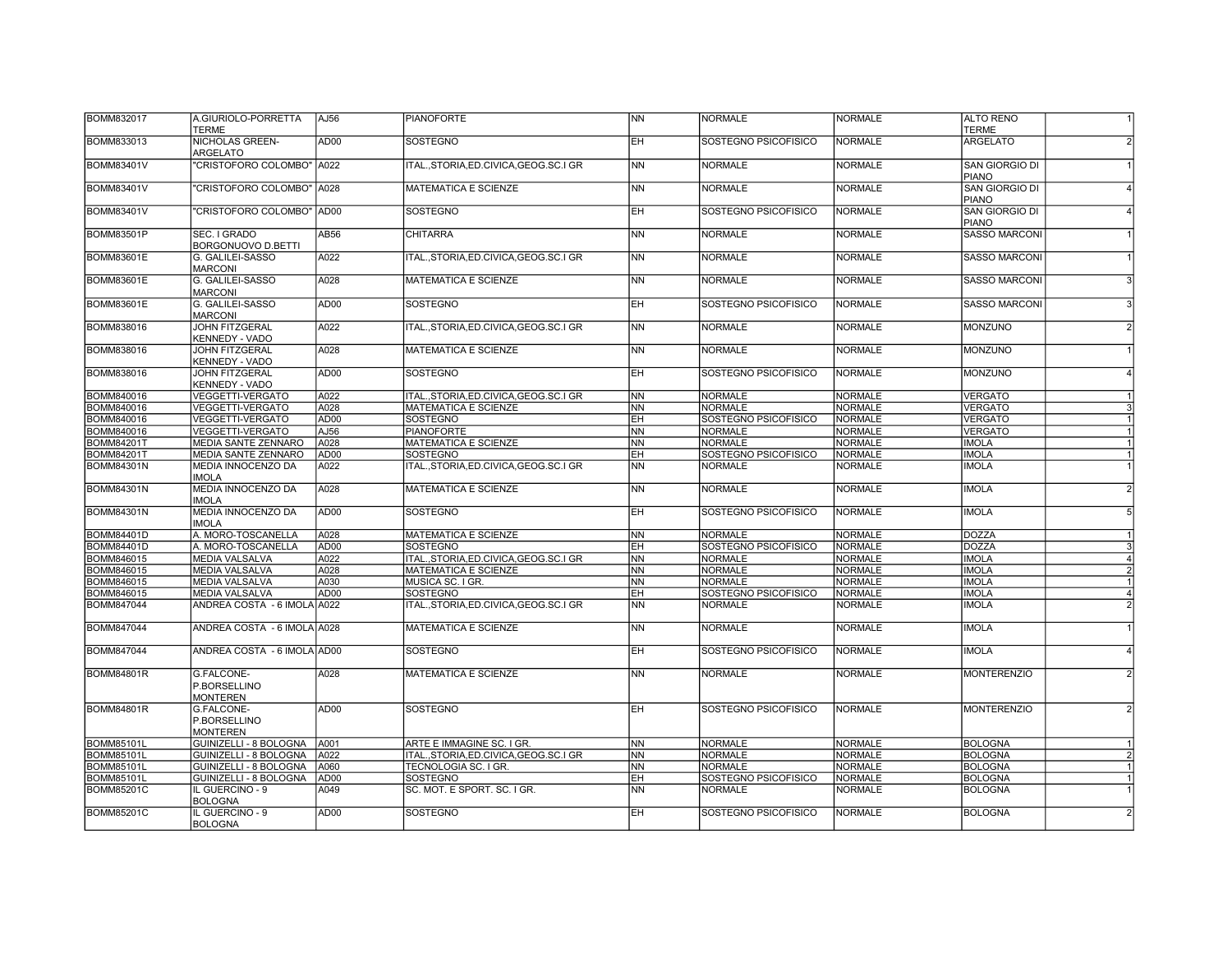| <b>BOMM853018</b> | F.BESTA - 10 BOLOGNA                         | AD <sub>00</sub> | SOSTEGNO                                  | EH                       | SOSTEGNO PSICOFISICO | <b>NORMALE</b> | <b>BOLOGNA</b>    | $\overline{2}$ |
|-------------------|----------------------------------------------|------------------|-------------------------------------------|--------------------------|----------------------|----------------|-------------------|----------------|
| BOMM854014        | SAFFI - 11 BOLOGNA                           | AD00             | SOSTEGNO                                  | EH                       | SOSTEGNO PSICOFISICO | <b>NORMALE</b> | <b>BOLOGNA</b>    | $\overline{1}$ |
| <b>BOMM85501X</b> | <b>LUIGI CARLO FARINI</b>                    | A022             | ITALSTORIA.ED.CIVICA.GEOG.SC.I GR         | <b>NN</b>                | <b>NORMALE</b>       | <b>NORMALE</b> | <b>BOLOGNA</b>    | $\mathbf{1}$   |
| <b>BOMM85501X</b> | <b>LUIGI CARLO FARINI</b>                    | AD <sub>00</sub> | <b>SOSTEGNO</b>                           | EH                       | SOSTEGNO PSICOFISICO | <b>NORMALE</b> | <b>BOLOGNA</b>    |                |
| <b>BOMM85601Q</b> | LUIGI ORSINI - 7 IMOLA                       | A028             | <b>MATEMATICA E SCIENZE</b>               | <b>NN</b>                | <b>NORMALE</b>       | <b>NORMALE</b> | <b>IMOLA</b>      | $\mathbf{1}$   |
| BOMM85601Q        | LUIGI ORSINI - 7 IMOLA                       | <b>AD00</b>      | SOSTEGNO                                  | EH                       | SOSTEGNO PSICOFISICO | <b>NORMALE</b> | <b>IMOLA</b>      | $\overline{2}$ |
| <b>BOMM85701G</b> | LEONARDO DA VINCI - 13                       | AD <sub>00</sub> | SOSTEGNO                                  | EΗ                       | SOSTEGNO PSICOFISICO | <b>NORMALE</b> | <b>BOLOGNA</b>    |                |
|                   | <b>BOLOGNA</b>                               |                  |                                           |                          |                      |                |                   |                |
| <b>BOMM85801B</b> | ALESSANDRO VOLTA - 14 A022<br><b>BOLOGNA</b> |                  | ITALSTORIA.ED.CIVICA.GEOG.SC.I GR         | <b>NN</b>                | <b>NORMALE</b>       | <b>NORMALE</b> | <b>BOLOGNA</b>    |                |
| <b>BOMM85801B</b> | ALESSANDRO VOLTA - 14                        | A028             | <b>MATEMATICA E SCIENZE</b>               | <b>NN</b>                | <b>NORMALE</b>       | <b>NORMALE</b> | <b>BOLOGNA</b>    | 5              |
|                   | <b>BOLOGNA</b>                               |                  |                                           |                          |                      |                |                   |                |
| <b>BOMM85801B</b> | ALESSANDRO VOLTA - 14 AD00                   |                  | <b>SOSTEGNO</b>                           | EH                       | SOSTEGNO PSICOFISICO | <b>NORMALE</b> | <b>BOLOGNA</b>    |                |
|                   | <b>BOLOGNA</b>                               |                  |                                           |                          |                      |                |                   |                |
| <b>BOMM859017</b> | G. MAZZINI-S.AGATA                           | A028             | <b>MATEMATICA E SCIENZE</b>               | <b>NN</b>                | <b>NORMALE</b>       | <b>NORMALE</b> | <b>SANT'AGATA</b> |                |
|                   | <b>BOLOGNESE</b>                             |                  |                                           |                          |                      |                | <b>BOLOGNESE</b>  |                |
| <b>BOMM86001B</b> | <b>MARCO POLO-</b>                           | A022             | ITAL.,STORIA,ED.CIVICA,GEOG.SC.I GR       | <b>NN</b>                | <b>NORMALE</b>       | <b>NORMALE</b> | CREVALCORE        | 3              |
|                   | <b>CREVALCORE</b>                            |                  |                                           |                          |                      |                |                   |                |
| <b>BOMM86001B</b> | <b>MARCO POLO-</b>                           | A028             | <b>MATEMATICA E SCIENZE</b>               | <b>NN</b>                | <b>NORMALE</b>       | <b>NORMALE</b> | CREVALCORE        |                |
|                   | <b>CREVALCORE</b>                            |                  |                                           |                          |                      |                |                   |                |
| <b>BOMM86001B</b> | <b>MARCO POLO-</b>                           | AD00             | SOSTEGNO                                  | <b>EH</b>                | SOSTEGNO PSICOFISICO | <b>NORMALE</b> | CREVALCORE        | 3              |
|                   | CREVALCORE                                   |                  |                                           |                          |                      |                |                   |                |
| BOMM862013        | FAUSTINO MALAGUTI-                           | AD00             | SOSTEGNO                                  | <b>EH</b>                | SOSTEGNO PSICOFISICO | <b>NORMALE</b> | VALSAMOGGIA       |                |
|                   |                                              |                  |                                           |                          |                      |                |                   |                |
| <b>BOMM86301V</b> | CRESPELLANO<br><b>TOMMASO CASINI-</b>        | A028             | <b>MATEMATICA E SCIENZE</b>               | N <sub>N</sub>           | <b>NORMALE</b>       | <b>NORMALE</b> | VALSAMOGGIA       |                |
|                   |                                              |                  |                                           |                          |                      |                |                   |                |
|                   | <b>BAZZANO</b>                               |                  |                                           |                          |                      |                |                   |                |
| <b>BOMM86301V</b> | <b>TOMMASO CASINI-</b>                       | AB56             | <b>CHITARRA</b>                           | <b>NN</b>                | <b>NORMALE</b>       | <b>NORMALE</b> | VALSAMOGGIA       |                |
|                   | <b>BAZZANO</b>                               |                  |                                           |                          |                      |                |                   |                |
| <b>BOMM86301V</b> | TOMMASO CASINI-                              | AD <sub>00</sub> | SOSTEGNO                                  | EH                       | SOSTEGNO PSICOFISICO | <b>NORMALE</b> | VALSAMOGGIA       |                |
|                   | <b>BAZZANO</b>                               |                  |                                           |                          |                      |                |                   |                |
| <b>BOMM86401P</b> | FRANCIA-ZOLA PREDOSA                         | A028             | <b>MATEMATICA E SCIENZE</b>               | <b>NN</b>                | <b>NORMALE</b>       | <b>NORMALE</b> | ZOLA PREDOSA      | $\mathbf{1}$   |
| <b>BOMM86501E</b> | PIZZIGOTTI-CASTEL SAN                        | A028             | MATEMATICA E SCIENZE                      | $\overline{\mathsf{NN}}$ | <b>NORMALE</b>       | <b>NORMALE</b> | <b>CASTEL SAN</b> | $\mathbf{1}$   |
|                   | <b>PIETRO</b>                                |                  |                                           |                          |                      |                | PIETRO TERME      |                |
| <b>BOMM86501E</b> | PIZZIGOTTI-CASTEL SAN                        | AD00             | <b>SOSTEGNO</b>                           | EH                       | SOSTEGNO PSICOFISICO | <b>NORMALE</b> | <b>CASTEL SAN</b> | $\overline{2}$ |
|                   | <b>PIETRO</b>                                |                  |                                           |                          |                      |                | PIETRO TERME      |                |
| <b>BOMM86501E</b> | PIZZIGOTTI-CASTEL SAN                        | AD <sub>25</sub> | LINGUA STRANIERA (TEDESCO)                | <b>NN</b>                | <b>NORMALE</b>       | <b>NORMALE</b> | <b>CASTEL SAN</b> |                |
|                   | PIETRO                                       |                  |                                           |                          |                      |                | PIETRO TERME      |                |
| <b>BOMM86601A</b> | GOZZADINI-CASTENASO                          | A022             | ITAL., STORIA, ED. CIVICA, GEOG. SC. I GR | <b>NN</b>                | <b>NORMALE</b>       | <b>NORMALE</b> | <b>CASTENASO</b>  |                |
| <b>BOMM86601A</b> | GOZZADINI-CASTENASO                          | A028             | MATEMATICA E SCIENZE                      | <b>NN</b>                | <b>NORMALE</b>       | <b>NORMALE</b> | CASTENASO         | $\overline{2}$ |
| <b>BOMM86601A</b> | GOZZADINI-CASTENASO                          | AD00             | <b>SOSTEGNO</b>                           | EH                       | SOSTEGNO PSICOFISICO | <b>NORMALE</b> | <b>CASTENASO</b>  | 3              |
| <b>BOMM867016</b> | G. SIMONI - MEDICINA                         | A028             | <b>MATEMATICA E SCIENZE</b>               | $\overline{NN}$          | <b>NORMALE</b>       | <b>NORMALE</b> | <b>MEDICINA</b>   | 3              |
| BOMM867016        | <b>G. SIMONI - MEDICINA</b>                  | AD <sub>00</sub> | SOSTEGNO                                  | EH                       | SOSTEGNO PSICOFISICO | <b>NORMALE</b> | <b>MEDICINA</b>   | $\overline{7}$ |
| BOMM868012        | SEVERINO FERRARI-                            | A022             | ITAL.,STORIA,ED.CIVICA,GEOG.SC.I GR       | <b>NN</b>                | <b>NORMALE</b>       | <b>NORMALE</b> | <b>MOLINELLA</b>  | 5              |
|                   | <b>MOLINELLA</b>                             |                  |                                           |                          |                      |                |                   |                |
| <b>BOMM868012</b> | <b>SEVERINO FERRARI-</b>                     | A028             | <b>MATEMATICA E SCIENZE</b>               | <b>NN</b>                | <b>NORMALE</b>       | <b>NORMALE</b> | <b>MOLINELLA</b>  |                |
|                   | <b>MOLINELLA</b>                             |                  |                                           |                          |                      |                |                   |                |
| BOMM868012        | <b>SEVERINO FERRARI-</b>                     | AD00             | SOSTEGNO                                  | <b>EH</b>                | SOSTEGNO PSICOFISICO | <b>NORMALE</b> | <b>MOLINELLA</b>  |                |
|                   | <b>MOLINELLA</b>                             |                  |                                           |                          |                      |                |                   |                |
| <b>BOMM86901T</b> | <b>QUIRICO FILOPANTI-</b>                    | A022             | ITAL.,STORIA,ED.CIVICA,GEOG.SC.I GR       | <b>NN</b>                | <b>NORMALE</b>       | <b>NORMALE</b> | <b>BUDRIO</b>     |                |
|                   | <b>BUDRIO</b>                                |                  |                                           |                          |                      |                |                   |                |
| <b>BOMM86901T</b> | <b>QUIRICO FILOPANTI-</b>                    | A028             | <b>MATEMATICA E SCIENZE</b>               | <b>NN</b>                | <b>NORMALE</b>       | <b>NORMALE</b> | <b>BUDRIO</b>     | 3              |
|                   | <b>BUDRIO</b>                                |                  |                                           |                          |                      |                |                   |                |
| <b>BOMM86901T</b> | <b>QUIRICO FILOPANTI-</b>                    | AD00             | SOSTEGNO                                  | EH                       | SOSTEGNO PSICOFISICO | <b>NORMALE</b> | <b>BUDRIO</b>     | 6              |
|                   | <b>BUDRIO</b>                                |                  |                                           |                          |                      |                |                   |                |
| <b>BOMM870012</b> | F.MEZZACASA-S.MATTEO                         | AD <sub>00</sub> | SOSTEGNO                                  | <b>EH</b>                | SOSTEGNO PSICOFISICO | <b>NORMALE</b> | SAN GIOVANNI IN   |                |
|                   | <b>DECIMA</b>                                |                  |                                           |                          |                      |                | <b>PERSICETO</b>  |                |
| <b>BOMM87101T</b> | MAMELI-S.GIOVANNI IN                         | A022             | ITALSTORIA.ED.CIVICA.GEOG.SC.I GR         | <b>NN</b>                | <b>NORMALE</b>       | <b>NORMALE</b> | SAN GIOVANNI IN   | 3              |
|                   | <b>PERSICETO</b>                             |                  |                                           |                          |                      |                | <b>PERSICETO</b>  |                |
| <b>BOMM87101T</b> | MAMELI-S.GIOVANNI IN                         | A028             | MATEMATICA E SCIENZE                      | <b>NN</b>                | <b>NORMALE</b>       | <b>NORMALE</b> | SAN GIOVANNI IN   | 3              |
|                   | <b>PERSICETO</b>                             |                  |                                           |                          |                      |                | <b>PERSICETO</b>  |                |
| <b>BOMM87101T</b> | MAMELI-S.GIOVANNI IN                         | A030             | MUSICA SC. I GR.                          | <b>NN</b>                | <b>NORMALE</b>       | <b>NORMALE</b> | SAN GIOVANNI IN   |                |
|                   | <b>PERSICETO</b>                             |                  |                                           |                          |                      |                | <b>PERSICETO</b>  |                |
|                   |                                              |                  |                                           |                          |                      |                |                   |                |